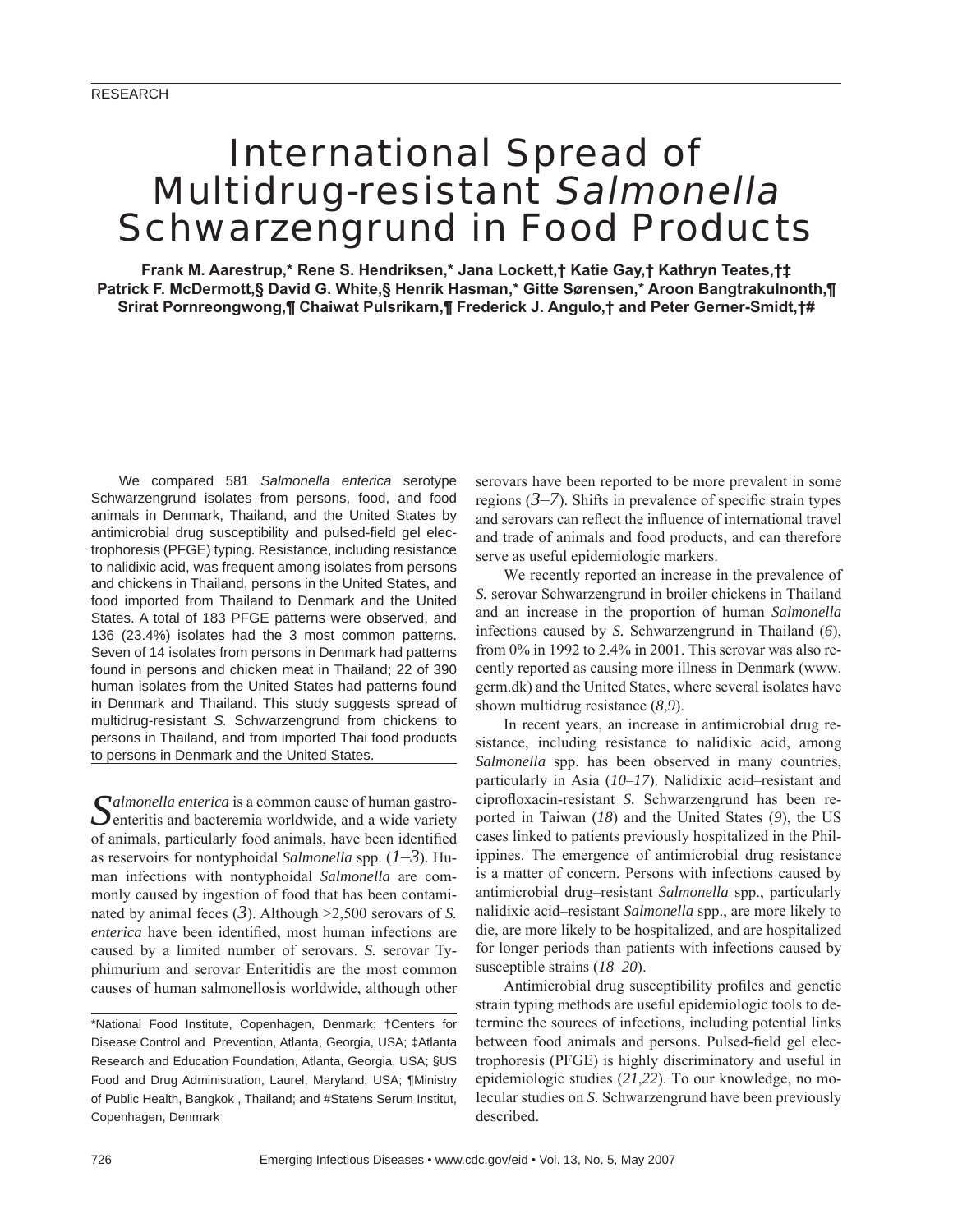This study was conducted to determine the clonality and molecular variation of *S.* Schwarzengrund from persons, food products, and animals in Denmark, Thailand, and the United States. In addition, antimicrobial drug resistance profiles were determined for some of the isolates. The implications of the findings in relation to the global spread of new serovars and the potential international spread by imported food products are discussed.

# **Materials and Methods**

# **Bacterial Isolates**

A total of 581 *S.* Schwarzengrund isolates were included, 73 from Denmark, 105 from Thailand, and 403 from the United States. All available isolates were selected from the strain collections at the Danish Institute for Food and Veterinary Research ( $n = 59$ ) and Statens Serum Institut in Denmark ( $n = 14$ ); the World Health Organization International *Salmonella* and *Shigella* Centre in Thailand (n  $= 105$ ); and the US Food and Drug Administration (n = 7) and Centers for Disease Control and Prevention (CDC) in the United States ( $n = 396$ ) (Table).

The 73 isolates from Denmark were isolated from 1995 to 2004: 14 from ill persons,  $\geq 2$  of whom reported travel to Thailand in the 30 days before specimen collection; 22 from pigs on farms; 20 from chicken meat; 9 from turkey meat; 4 from pork; and 4 from other food sources. Of the 20 chicken meat products tested in Denmark, >13 were imported, and 10 of these were known to be from Thailand.

The origin of the remaining 7 chicken meat products was not known. The 105 isolates from Thailand were isolated from 1994 to 2003 and included 57 from ill persons at 17 different medical facilities and 48 from chicken meat. The 403 isolates from the United States were isolated from 1998 to 2005: 390 from ill persons, 4 from turkey meat, 3 from chicken meat, 2 from pigs on farms, 1 from a turkey on a farm, 1 from a squid roll imported from Taiwan, 1 from a catfish imported from Thailand, and 1 from a dehydrated whole chili imported from Thailand. Most isolates from Denmark and Thailand, but only a limited number of isolates from the United States, were available for susceptibility testing.

#### **Antimicrobial Drug Susceptibility**

Of the 581 isolates obtained, 204 were tested for antimicrobial drug susceptibility: 69 from Denmark, 90 from Thailand, and 45 from the United States. Susceptibility to antimicrobial agents was performed as MIC determinations by using a commercially prepared, dehydrated panel (Sensititer; TREK Diagnostic Systems Ltd., East Grinstead, UK), according to the Clinical and Laboratory Standards Institute/National Committee for Clinical Laboratory Standards (*23*) for the following antimicrobial agents: ampicillin, ceftiofur, chloramphenicol, ciprofloxacin, gentamicin, nalidixic acid, streptomycin, sulfamethoxazole, and tetracycline. Reduced susceptibility to ciprofloxacin was defined as MIC  $\geq$ 0.125 mg/L and resistance as MIC  $\geq$ 4 mg/L.

| animals in Denmark, Thailand, and the United States | No. isolates tested/<br>total no. isolates | No. isolates resistant to antimicrobial drugs* |             |             |                |            |             |            |             |
|-----------------------------------------------------|--------------------------------------------|------------------------------------------------|-------------|-------------|----------------|------------|-------------|------------|-------------|
| Country/source                                      |                                            | AMP                                            | CHL         | <b>CIP</b>  | <b>GEN</b>     | <b>NAL</b> | <b>STR</b>  | <b>SUL</b> | <b>TET</b>  |
| Denmark                                             |                                            |                                                |             |             |                |            |             |            |             |
| <b>Humans</b>                                       | 14/14                                      | 8                                              | 3           |             | 6              | 8          | 11          | 9          | 8           |
| Pigs on farm                                        | 22/22                                      | 0                                              | 2           | $\Omega$    | $\mathbf{0}$   | 0          | 4           | 2          | 2           |
| Pork                                                | 4/4                                        | $\mathbf 0$                                    | $\Omega$    | $\Omega$    | $\mathbf{0}$   | $\Omega$   | 0           | $\Omega$   | $\mathbf 0$ |
| Chicken meat of<br>unknown origin                   | 7/7                                        | 4                                              | 1           | $\Omega$    | 4              | 5          | 5           | 6          | 4           |
| Imported chicken                                    | 13/13                                      | 11                                             | 0           | $\mathbf 0$ | 11             | 11         | 12          | 13         | 13          |
| Imported turkey                                     | 9/9                                        | 1                                              | $\mathbf 0$ | $\Omega$    | 1              | 1          | 4           | 4          | 4           |
| <b>Others</b>                                       | 0/4                                        |                                                |             |             |                |            |             |            |             |
| Thailand                                            |                                            |                                                |             |             |                |            |             |            |             |
| Humanst                                             | 46/57                                      | 30                                             | 13          | 10          | 27             | 42         | 45          | 41         | 35          |
| Chicken meat                                        | 44/48                                      | 23                                             | 16          | 2           | 28             | 39         | 39          | 36         | 23          |
| Turkey meat                                         | 2/4                                        | $\mathbf 0$                                    | $\mathbf 0$ | $\Omega$    | $\mathbf 0$    | $\Omega$   | $\mathbf 0$ | $\Omega$   | $\mathbf 0$ |
| <b>United States</b>                                |                                            |                                                |             |             |                |            |             |            |             |
| <b>Humans</b>                                       | 38/390                                     | 13                                             | 08          | 16          | $\overline{4}$ | 17         | 4           | 20         | 22          |
| Chicken meat                                        | 0/3                                        |                                                |             |             |                |            |             |            |             |
| Turkey on farm                                      | 0/1                                        |                                                |             |             |                |            |             |            |             |
| Pigs on farm                                        | 2/2                                        | 0                                              | $\Omega$    | 0           | $\mathbf 0$    | 0          | 0           |            |             |
| Imported food                                       | 3/3                                        |                                                | 2           |             | 2              | 3          | 2           | 3          | 3           |
| Total                                               | 204/581                                    | 91                                             | 45          | 30          | 83             | 126        | 126         | 135        | 115         |

Table. Origin and occurrence of resistance among *Salmonella enterica* serovar Schwarzengrund isolates from humans, food, and food

\*AMP, ampicillin; CHL, chloramphenicol; CIP, ciprofloxacin; GEN, gentamicin; NAL, nalidixic acid; STR, streptomycin; SUL, sulfamethoxazole; TET, tetracycline.

†One human isolate from Thailand was resistant to ceftiofur.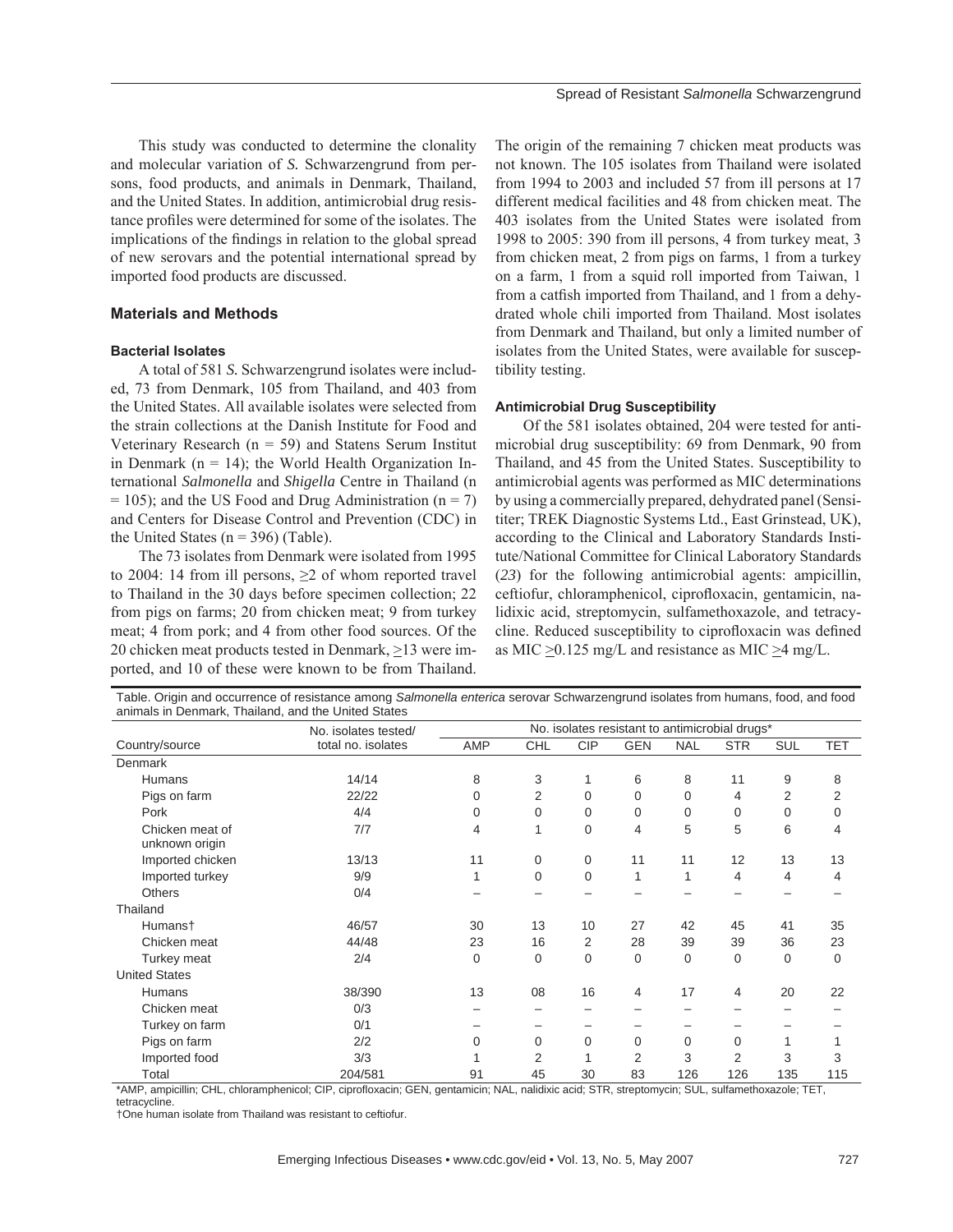## RESEARCH

#### **Pulsed-Field Gel Electrophoresis**

All 581 isolates were analyzed for genetic relatedness by PFGE by using *Xba*I according to the CDC PulseNet protocol (*24*). Electrophoresis was performed with a CHEF-DR III System (Bio-Rad Laboratories, Hercules, CA, USA) by using 1% SeaKem agarose in 0.5× Tris-borate-EDTA at 180 V. Running conditions consisted of 1 phase from 2.2 to 63.8 s for a run time of 22 h.

All isolates from Denmark and Thailand and 7 of the food isolates from the United States were typed at the Danish Institute for Food and Veterinary Research; the remaining isolates from the United States were typed by PulseNet-participating state and local health departments, with the PFGE patterns submitted to the PulseNet database. One representative of each PFGE type identified in Denmark was sent to CDC for comparison with the PulseNet database. Comparison of the PFGE profiles was performed by using Bionumerics software v3.5 (Applied Maths, Sint-Martens-Latem, Belgium).

#### **Results**

#### **Antimicrobial Drug Susceptibility**

Among the 69 isolates from Denmark, nalidixic acid resistance was found in 8 (57%) of 14 human isolates, including those from both patients with known recent travel to Thailand, and in 16 (80%) of 20 chicken isolates, including all 10 isolates from chicken imported from Thailand. Nalidixic acid resistance was not found in pig, pork, or turkey meat isolates (Table). All nalidixic acid–resistant isolates from Denmark also displayed reduced susceptibility to ciprofloxacin. Nalidixic acid resistance was common among isolates from Thailand, including 42 (91%) of 46 human isolates and 39 (89%) of 44 chicken meat isolates. All nalidixic acid–resistant isolates from Thailand also exhibited reduced susceptibility to ciprofloxacin; 12 isolates (10 from persons and 2 from chickens) were resistant to ciprofloxacin. Ten of the ciprofloxacin-resistant isolates from Thailand contained 2 single-base substitutions in the *gyrA* gene at codons 83 [(TCC (Ser)  $\rightarrow$  TTC (Phe))] and 87  $[(GAC (Asp) \rightarrow AAC (Asn))]$ . (Mutated bases are shown in boldface.)

Among the 45 isolates from the United States for which susceptibility results were available, nalidixic acid resistance was found in 17 (45%) of 38 human isolates and 3 (43%) of 7 food and food animal isolates, including all 3 isolates from imported food from Thailand and Taiwan. All nalidixic acid–resistant isolates from the United States also showed decreased susceptibility to ciprofloxacin; 16 of the 17 nalidixic acid–resistant isolates from persons and the isolate from an imported dehydrated whole chili from Thailand were resistant to ciprofloxacin.

#### **Pulsed-Field Gel Electrophoresis**

A total of 180 unique PFGE patterns were observed among the 581 isolates, with 136 (23%) isolates having the 3 most common patterns (online Appendix Figure, available from www.cdc.gov/EID/content/13/5/726-appG.htm). The most common pattern (58 isolates, JM6X01.0001) represented only human isolates from the United States; 5 of these isolates were susceptibility tested, and all were resistant to sulfamethoxazole and tetracycline and susceptible to all other antimicrobial agents tested. The second most common pattern (44 isolates, JM6X01.0091) included isolates from persons in Denmark, chicken meat imported from Thailand to Denmark, and persons and chickens in Thailand; all 44 isolates were susceptibility tested, and 42 (95%) were nalidixic acid resistant. The third most common pattern (34 isolates, JM6X01.0015) included isolates from persons and chicken meat in Denmark, persons and chicken meat in Thailand, persons in the United States, and catfish imported from Thailand to the United States; 20 of these isolates were tested for susceptibility, and 15 (75%) were nalidixic acid resistant.

Two additional patterns are noteworthy. One pattern (18 isolates, JM6X01.0059) included 1 isolate from a person in Denmark, 5 isolates from chicken and 9 isolates from persons in Thailand, 2 isolates from persons in the United States, and the isolate from the dehydrated whole chili imported from Thailand to the United States. Of the 9 isolates that underwent susceptibility testing, 7 (78%) were ciprofloxacin-resistant. Another pattern (14 isolates, JM6X01.004) included only human isolates from the United States; 10 of these isolates were susceptibility tested, and all were ciprofloxacin-resistant. This is the pattern from the previously described outbreak of ciprofloxacinresistant *S.* Schwarzengrund infections in medical facilities in Oregon (*9*).

Twenty-six different PFGE types were found among the 73 isolates from Denmark (online Appendix Figure). Of these, 11 were found among 14 human isolates, 10 among the 26 isolates from pigs and pork, 7 among the 19 chicken meat isolates, and 4 among the 9 turkey meat isolates. Seven (50%) human isolates belonged to types that were also found in food, including 6 PFGE types found in chickens. Forty-three different PFGE types were found among the 105 isolates from Thailand; 25 of these were found among the 57 human isolates and 25 among the 48 chicken meat isolates. Thirty-five  $(61\%)$  of the human isolates and 30 (63%) of the chicken isolates belonged to PFGE types that were found in both sources.

Four of the 6 PFGE types, involving 7 of the 14 isolates found among persons and chickens in Denmark, were also observed among persons and chicken meat in Thailand. Both ill persons in Denmark who reported travel to Thailand in the 30 days before specimen collection were infected with 1 of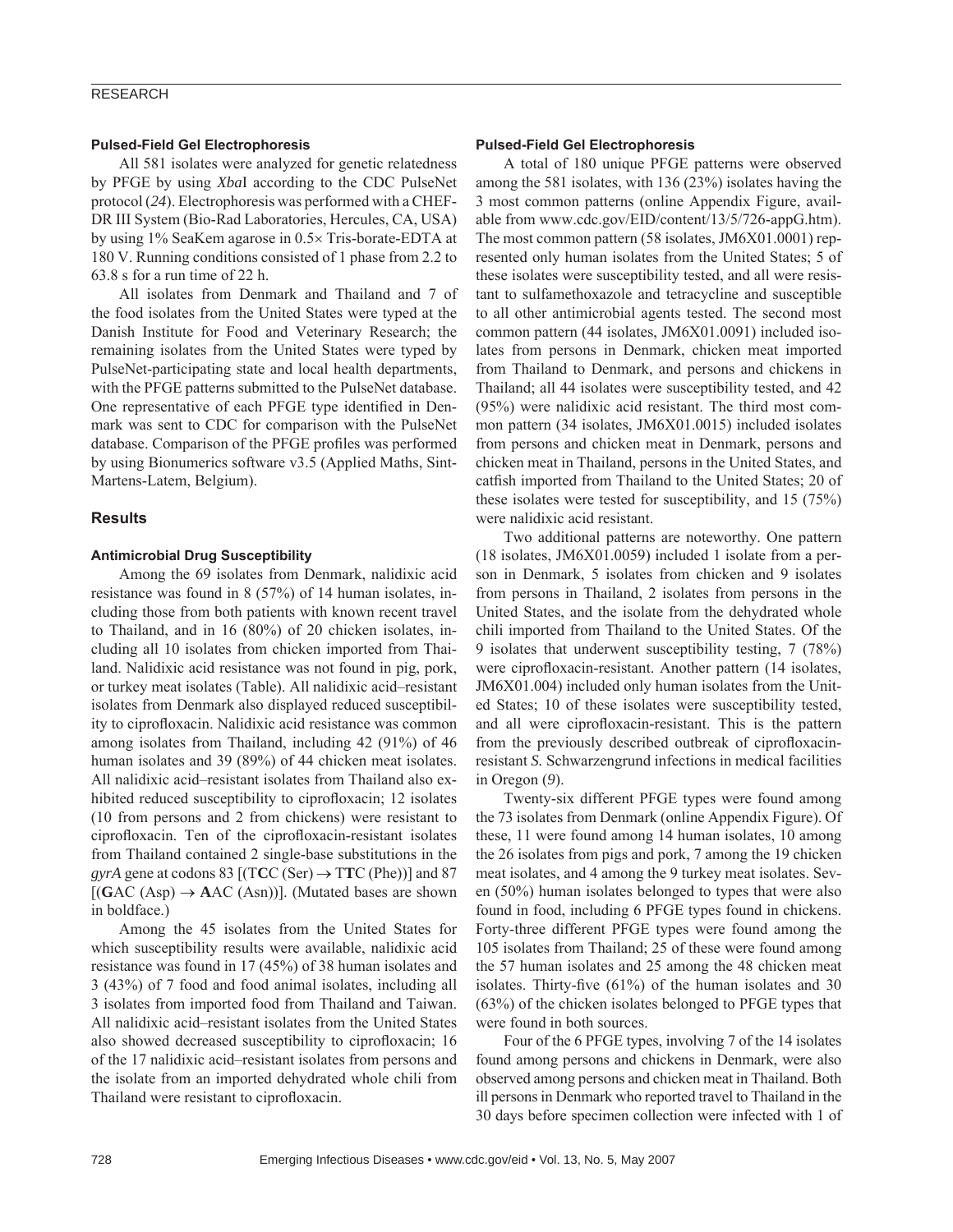the PFGE types common in Denmark and Thailand. These 4 PFGE types included the most common type among persons and chickens in Denmark and the 2 most common types among persons and chickens in Thailand.

Among the 403 isolates from the United States, 121 different PFGE types were found; 116 of these were found among the 390 human isolates and 12 among the 13 food and food animal isolates. Seven PFGE types were found in both persons and food; 73 (19%) of the human isolates and 8 (62%) of the food isolates belonged to types found in persons and food. All 8 food isolates with types also found in persons were found in foods imported to the United States, including food imported from Thailand. Twenty-two (6%) of the 390 human isolates from the United States matched PFGE patterns found in persons and chickens in Denmark or Thailand. Of the 19 isolates from persons in Denmark and the United States that belonged to PFGE types found in both countries and Thailand, 4 were tested for resistance and 3 (75%) of these were multidrug resistant.

#### **Discussion**

Foodborne diseases caused by nontyphoidal *Salmonella* spp. represent an important public health problem worldwide. In Denmark alone, the costs related to foodborne cases of salmonellosis were estimated to be US \$10.4 million to \$25.5 million in 2001 (*25*). In the United States nontyphoidal *Salmonella* spp. are responsible for an estimated >1.4 million illnesses, almost 16,000 hospitalizations, and >500 deaths every year (*26*) at an estimated annual cost of up to \$2.3 billion. (*27*).

Historically, *Salmonella* serotypes Enteritidis and Typhimurium have been the most important causes of nontyphoidal salmonellosis. *S.* Schwarzengrund is a less common cause of human salmonellosis worldwide. In recent years, however, the relative incidence of this serovar seems to have increased (*6*,*8*). It now ranks among the 20 most frequently identified *Salmonella* serovars in several countries, including Slovakia, New Zealand, Venezuela, and Thailand; is among the 40 most frequently identified serovars in Denmark and the United States; and was the fifth most common serovar isolated from retail meat in the United States in 2004, associated exclusively with poultry products. Other studies also suggest that poultry could be the most common reservoir (*6*,*28*,*29*).

This study showed a high frequency of antimicrobial drug resistance, including an unusually high prevalence of nalidixic acid resistance, among *S.* Schwarzengrund isolates from chickens in Denmark, persons and chickens in Thailand, and food products imported into the United States. In contrast, the frequency of resistant isolates from pigs and turkey meat in Denmark was low. The prevalence of resistance among isolates from persons in Denmark was intermediate compared with the high level in persons and chickens in Thailand and the low level in Danish food animals. Along with the PFGE data, these resistance data support a hypothetical transmission of *S.* Schwarzengrund from chickens to persons in Thailand, and transmission from chickens, pigs, and turkeys to persons in Denmark.

Ciprofloxacin resistance was detected in 29 (24%) of 123 nalidixic acid–resistant *S.* Schwarzengrund isolates. Fluoroquinolone (ciprofloxacin) resistance among *Salmonella* spp. has recently emerged in several countries  $(30-32)$ . Ten ciprofloxacin-resistant isolates tested in this study contained double mutations in *gyrA* at codons 83 (Ser  $\rightarrow$  Phe) and 87 (Asp  $\rightarrow$  Asn). These positions, located in the quinolone resistance–determining region of *gyrA*, are commonly reported among numerous bacterial species, including *Salmonella* isolates with a high-level of ciprofloxacin resistance (30–32). A ciprofloxacin-resistant strain of *S.* Schwarzengrund recently caused a nosocomial outbreak involving 2 nursing homes and 1 hospital in Oregon (*9*). The index patient in the Oregon outbreak was initially hospitalized in the Philippines. In many countries, including Denmark, fluoroquinolones are the drugs of choice for treating complicated gastrointestinal infections. Thus, resistance to this group of antimicrobial agents is especially critical, both for management of salmonellosis and because of the association of resistance with increased illness and death (*19*,*20*).

To our knowledge, this is the first study of the molecular epidemiology of *S.* Schwarzengrund. The study demonstrated a substantial diversity in PFGE patterns of this serotype with the presence of several common international clones. The PFGE types of isolates from persons and chicken meat in Thailand formed overlapping populations, with more than half of the isolates from both sources belonging to shared types. This supports the involvement of chicken meat as a reservoir for human *S.* Schwarzengrund infections in Thailand.

The epidemiology of *S.* Schwarzengrund infections in Denmark is complicated. Although some PFGE types were only found among isolates from pigs, several PFGE types were shared among isolates from persons and pigs; persons, chicken meat, and turkey meat; and persons and chicken meat. This suggests that chicken meat, pork, and turkey meat are sources of *S.* Schwarzengrund infections for persons in Denmark. Because modern trade and distribution of food products makes it difficult to determine the country of origin of meat samples sold retail in Denmark, the sources of the chicken meat, pork, and turkey meat included in this study are not completely known. However, Denmark has been importing an increasing amount of chicken meat, and much of this imported chicken is from Thailand. In addition, *S.* Schwarzengrund has, to our knowledge, not been detected in the Danish production of chicken. In this study, >13 of the 20 chicken meat products tested in Denmark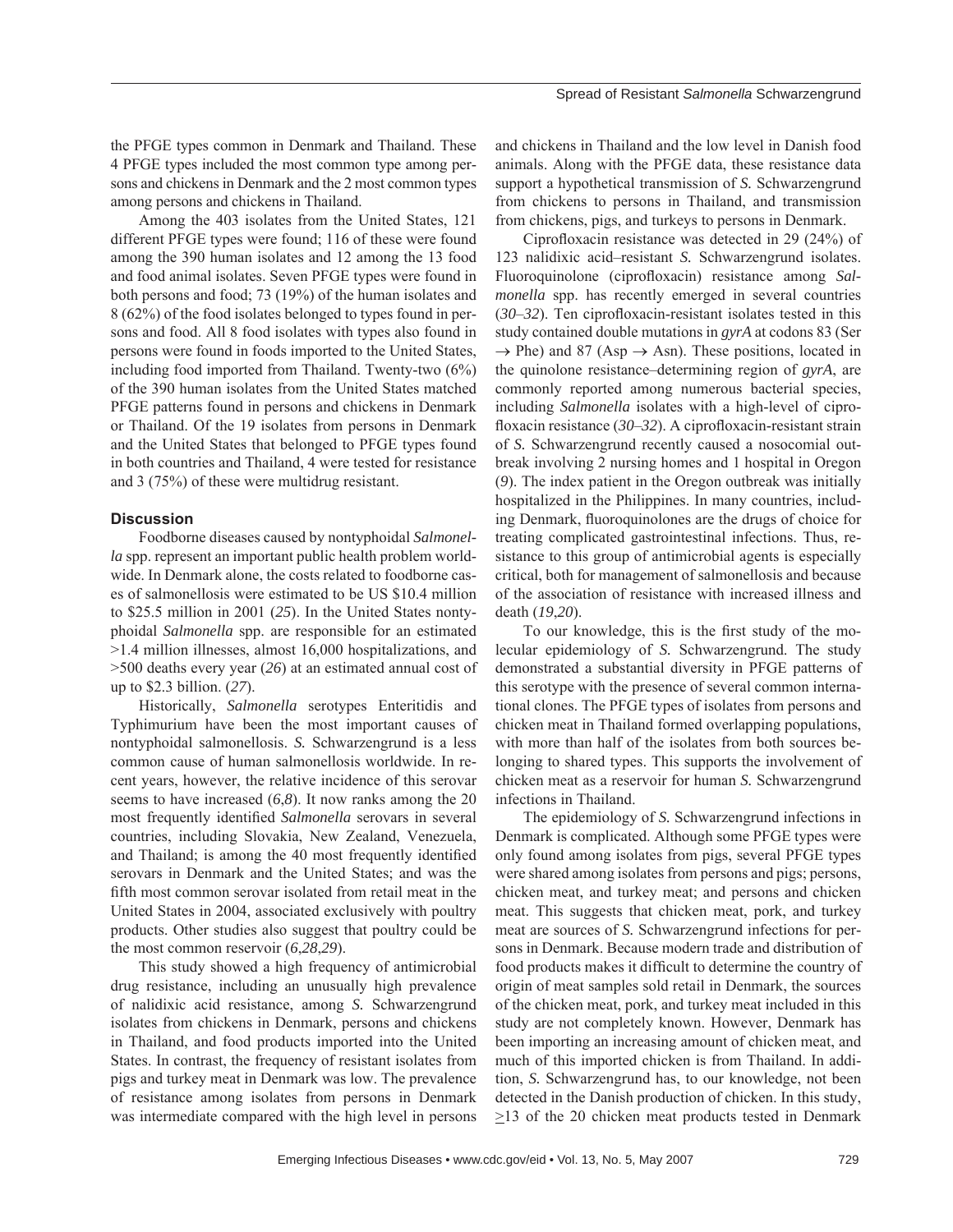# RESEARCH

were imported, and 10 of these were from Thailand. These data, with the identification of identical PFGE types from persons and chickens in both Denmark and Thailand, support the possibility that some persons in Denmark acquired *S.* Schwarzengrund from imported chicken meat from Thailand. Another less frequent means of acquiring the infections is travel by persons from Denmark to Thailand;  $\geq 2$ of the 14 case-patients in Denmark had recently returned from travel to Thailand before they became ill.

A limited number of isolates from food and food animals in the United States were included in this study. The prevalence of *S*. Schwarzengrund in retail meat was low in 2003, with only 3 isolates recovered. In addition, PFGE data on isolates from food animals were not available for comparison in this study. The study would have benefited from additional isolates, especially from food and food animals in the United States. Nevertheless, a high proportion of these available isolates from food and food animals shared PFGE patterns with human isolates. In addition, several patterns found among human isolates in the United States were also present among human isolates in Denmark and Thailand, which suggests an international spread of these clones. Specifically, 1 PFGE type that was frequently ciprofloxacin resistant was found in a person in Denmark, in persons and chicken meat in Thailand, and in persons and the dehydrated whole chili imported from Thailand to the United States. Another PFGE type that was nalidixic acid–resistant was found in persons and chicken meat in Denmark, persons in the United States, and in catfish imported from Thailand to the United States.

In our study and other studies, *Salmonella* isolates from imported food in Denmark had a higher frequency of resistance than was found in domestically produced meats (*33*). A study from the United States also reported a high frequency of antimicrobial drug resistance among *Salmonella* isolates from imported food (*34*). Food is an important vehicle for the national and international dissemination of *Salmonella* spp. and antimicrobial drug resistance genes from food animals to persons (*35*–*38*).

This study supports the conclusion that multidrug-resistant, including nalidixic acid–resistant, *S.* Schwarzengrund was likely disseminated internationally by chicken products from Thailand. Because antimicrobial drug resistance among *Salmonella* isolates from food animals commonly reflects antimicrobial drug use in food animals, efforts are needed to ensure appropriate use of antimicrobial agents in food animals and to improve food safety to reduce dissemination of *Salmonella* spp. worldwide.

#### **Acknowledgments**

We are grateful to Christina Svendsen for technical assistance, Ole A. Kyvsgård for assistance in obtaining information on food products imported to Denmark, and Ingrid B. Jensen for providing strains and data for infections in persons in Denmark.

This work was supported by the World Health Organization Global Salm-Surv (www.who.int/salmsurv).

Dr Aarestrup is professor of antimicrobial resistance and leader of the Community Reference Laboratory for Antimicrobial Resistance for the European Union as well as the World Health Organization Collaborating Centre for Antimicrobial Resistance in Foodborne Pathogens. His main research interest is the evolution and spread of antimicrobial-resistant bacteria in the food chain.

#### **References**

- 1. Coyle EF, Palmer SR, Ribeiro CD, Jones HI, Howard AJ, Ward L, et al. *Salmonella enteritidis* phage type 4 infection: association with hen's eggs. Lancet. 1988;2:1295–7.
- 2. Humphrey TJ, Mead GC, Rowe B. Poultry meat as a source of human salmonellosis in England and Wales. Epidemiological overview. Epidemiol Infect. 1988;100:175–84.
- 3. Humphrey TJ. Public-health aspects of *Salmonella* infections. In: Wray C, Wray A, editors. *Salmonella* in domestic animals. Wallingford (England): CABI Publishing; 2000.
- 4. Herikstad H, Motarjemi Y, Tauxe RV. *Salmonella* surveillance: a global survey of public health serotyping. Epidemiol Infect. 2002;129:1–8.
- 5. Olsen SJ, Bishop R, Brenner FW, Roels TH, Bean N, Tauxe RV, et al. The changing epidemiology of *Salmonella*: trends in serotypes isolated from humans in the United States, 1987–1997. J Infect Dis. 2001;183:753–61.
- 6. Bangtrakulnonth A, Pornreongwong S, Pulsrikarn C, Sawanpanyalert P, Hendriksen RS, Lo Fo Wong DM, et al. *Salmonella* serovars from humans and other sources in Thailand, 1993–2002. Emerg Infect Dis. 2004;10:131–6.
- 7. Galanis E, Lo Fo Wong DM, Patrick ME, Binsztein N, Cieslik A, Chalermchikit T, et al. Web-based surveillance and global *Salmonella* distribution, 2000–2002. Emerg Infect Dis. 2006;12:381–8.
- 8. Vugia DJ, Samuel M, Farley MM, Marcus R, Shiferaw B, Shallow S, et al. Invasive *Salmonella* infections in the United States, Food-Net, 1996–1999: incidence, serotype distribution, and outcome. Clin Infect Dis. 2004;38(Suppl 3):S149–56.
- 9. Olsen SJ, DeBess EE, McGivern TE, Marano N, Eby T, Mauvais S, et al. A nosocomial outbreak of fluoroquinolone-resistant *Salmonella* infection. N Engl J Med. 2001;344:1572–9.
- 10. Cailhol J, Lailler R, Bouvet P, La Vieille S, Gauchard F, Sanders P, et al. Trends in antimicrobial resistance phenotypes in non-typhoid salmonellae from human and poultry origins in France. Epidemiol Infect. 2006;134:171–8.
- 11. Davis MA, Hancock DD, Besser TE, Rice DH, Gay JM, Gay C, et al. Changes in antimicrobial resistance among *Salmonella enterica* Serovar Typhimurium isolates from humans and cattle in the Northwestern United States, 1982–1997. Emerg Infect Dis. 1999;5: 802–6.
- 12. Jones YE, Chappell S, McLaren IM, Davies RH, Wray C. Antimicrobial resistance in *Salmonella* isolated from animals and their environment in England and Wales from 1988 to 1999. Vet Rec. 2002;150:649–54.
- 13. van Duijkeren E, Wannet WJ, Houwers DJ, van Pelt W. Antimicrobial susceptibilities of *Salmonella* strains isolated from humans, cattle, pigs, and chickens in the Netherlands from 1984 to 2001. J Clin Microbiol. 2003;41:3574–8.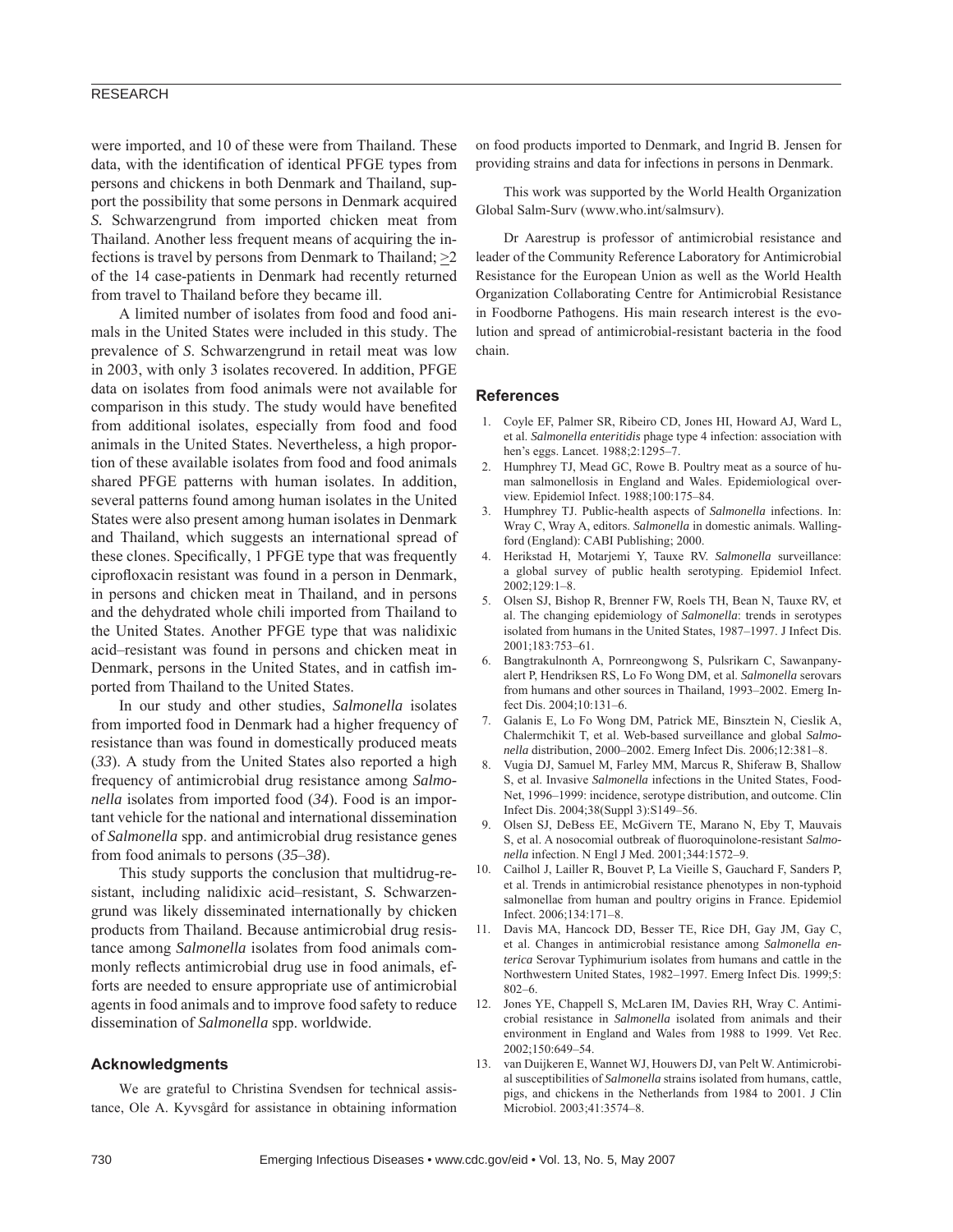#### Spread of Resistant *Salmonella* Schwarzengrund

- 14. Hoge CW, Gambel JM, Srijan A, Pitarangsi C, Echeverria P. Trends in antibiotic resistance among diarrheal pathogens isolated in Thailand over 15 years. Clin Infect Dis. 1998;26:341–5.
- 15. Lauderdale TL, Aarestrup FM, Chen PC, Lai JF, Wang HY, Shiau YR, et al. TSAR hospitals. Multidrug resistance among different serotypes of clinical *Salmonella* isolates in Taiwan. Diagn Microbiol Infect Dis. 2006;55:149–55.
- 16. Wang JY, Hwang JJ, Hsu CN, Lin LC, Hsueh PR. Bacteraemia due to ciprofloxacin-resistant *Salmonella enterica* serotype Choleraesuis in adult patients at a university hospital in Taiwan, 1996–2004. Epidemiol Infect. 2006;134:977–84.
- 17. Choi SH, Woo JH, Lee JE, Park SJ, Choo EJ, Kwak YG, et al. Increasing incidence of quinolone resistance in human non-typhoid *Salmonella enterica* isolates in Korea and mechanisms involved in quinolone resistance. J Antimicrob Chemother. 2005;56:1111–4.
- 18. Lee LA, Puhr ND, Maloney EK, Bean NH, Tauxe RV. Increase in antimicrobial-resistant *Salmonella* infections in the United States, 1989–1990. J Infect Dis. 1994;170:128–34.
- 19. Helms M, Vastrup P, Gerner-Smidt P, Mølbak K. Excess mortality associated with antimicrobial drug–resistant *Salmonella* Typhimurium. Emerg Infect Dis. 2002;8:490–5.
- 20. Helms M, Simonsen J, Mølbak K. Quinolone resistance is associated with increased risk of invasive illness or death during infection with *Salmonella* serotype Typhimurium. J Infect Dis. 2004;190:1652–4.
- 21. Maslow JN, Mulligan ME, Arbeit RD. Molecular epidemiology: application of contemporary techniques to the typing of microorganisms. Clin Infect Dis. 1993;17:153–62.
- 22. Liebana E, Garcia-Migura L, Clouting C, Cassar CA, Clifton-Hadley FA, Lindsay EA, et al. Investigation of the genetic diversity among isolates of *Salmonella enterica* serovar Dublin from animals and humans from England, Wales and Ireland. J Appl Microbiol. 2002;93:732–44.
- 23. Clinical and Laboratory Standards Institute (CLSI)/ National Committee for Clinical Laboratory Standards Methods for dilution antimicrobial susceptibility tests for bacteria that grow aerobically: approved standard, 2nd ed. CLSI/NCCLS document M7–A2. Wayne (PA): The Institute; 2003.
- 24. Ribot EM, Fair MA, Gautom R, Cameron DN, Hunter BS, Swaminathan B, et al. Standardization of pulsed-field gel electrophoresis (PFGE) protocols for the subtyping of *Escherichia coli* O157:H7, *Salmonella*, and *Shigella* for PulseNet. Foodborne Pathog Dis. 2006;3:59–67.
- 25. Wegener HC, Hald T, Lo Fo Wong D, Madsen M, Korsgaard H, Bager F, et al. *Salmonella* control programs in Denmark. Emerg Infect Dis. 2003;9:774–80.
- 26. Voetsch AC, van Gilder TJ, Angulo FJ, Farley MM, Shallow S, Marcus R, et al. FoodNet estimate of the burden of illness caused by nontyphoidal *Salmonella* infections in the United States. Clin Infect Dis. 2004;38(Suppl 3):S127–34.
- 27. Frenzen PD, Riggs TL, Buzby JC, Breuer T, Roberts T, Voetsch D, et al. FoodNet Working Group. *Salmonella* cost estimate updated using FoodNet data. FoodReview. 1999;22:10–5.
- 28. Kaneko K, et al. Prevalence and persistence of *Salmonella* in broiler chicken flocks. J Vet Med Sci. 1999;61:255-9.
- 29. Poppe C, Irwin RJ, Messier S, Finley GG, Oggel J. The prevalence of *Salmonella enteritidis* and other *Salmonella* sp. among Canadian registered commercial chicken broiler flocks. Epidemiol Infect. 1991;107:201–11.
- 30. Chiu CH, Wu TL, Su LH, Chu C, Chia JH, Kuo AJ, et al. The emergence in Taiwan of fluoroquinolone resistance in *Salmonella enterica* serotype Choleraesuis. N Engl J Med. 2002;346:413–9.
- 31. Casin I, Breuil J, Darchis JP, Guelpa C, Collatz E. Fluoroquinolone resistance linked to GyrA, GyrB, and ParC mutations in *Salmonella enterica* Typhimurium isolates in humans. Emerg Infect Dis. 2003;9:1455–7.
- 32. Ling JM, Chan EW, Lam AW, Cheng AF. Mutations in topoisomerase genes of fluoroquinolone-resistant salmonellae in Hong Kong. Antimicrob Agents Chemother. 2003;47:3567–73.
- 33. DANMAP. Use of antimicrobial agents and occurrence of antimicrobial resistance in bacteria from food animals, foods and humans in Denmark. [cited 2007 March 13]. Available from http://www.danmap.org
- 34. Zhao S, Datta AR, Ayers S, Friedman S, Walker RD, White DG. Antimicrobial-resistant *Salmonella* serovars isolated from imported foods. Int J Food Microbiol. 2003;84:87–92.
- 35. Hastings L, Burnens A, de Jong B, Ward L, Fisher I, Stuart J, et al. Salm-Net facilitates collaborative investigation of an outbreak of *Salmonella tosamanga* infection in Europe. Commun Dis Rep CDR Rev. 1996;6:R100–2.
- 36. Killalea D, Ward LR, Roberts D, de Louvois J, Sufi F, Stuart JM, et al. International epidemiological and microbiological study of outbreak of *Salmonella agona* infection from a ready to eat savoury snack—I: England and Wales and the United States. BMJ. 1996;313:1105–7.
- 37. Lindsay EA, Lawson AJ, Walker RA, Ward LR, Smith HR, Scott FW, et al. Role of electronic data exchange in an international outbreak caused by *Salmonella enterica* serotype Typhimurium DT204b. Emerg Infect Dis. 2002;8:732–4.
- 38. Threlfall EJ, Ward LR, Hampton MD, Ridley AM, Rowe B, Roberts D, et al. Molecular fingerprinting defines a strain of *Salmonella enterica* serotype Anatum responsible for an international outbreak associated with formula-dried milk. Epidemiol Infect. 1998;121: 289–93.

Address for correspondence: Frank M. Aarestrup, National Food Institute, Technical University of Denmark, Bülowsvej 27, DK-1790 Copenhagen V, Denmark; email: faa@food.dtu.dk

# **EMERGING INFECTIOUS DISEASES ONLINE**

www.cdc.gov/eid

To receive tables of contents of new issues send an email to listserve@cdc.gov with subscribe eid-toc in the body of your message.